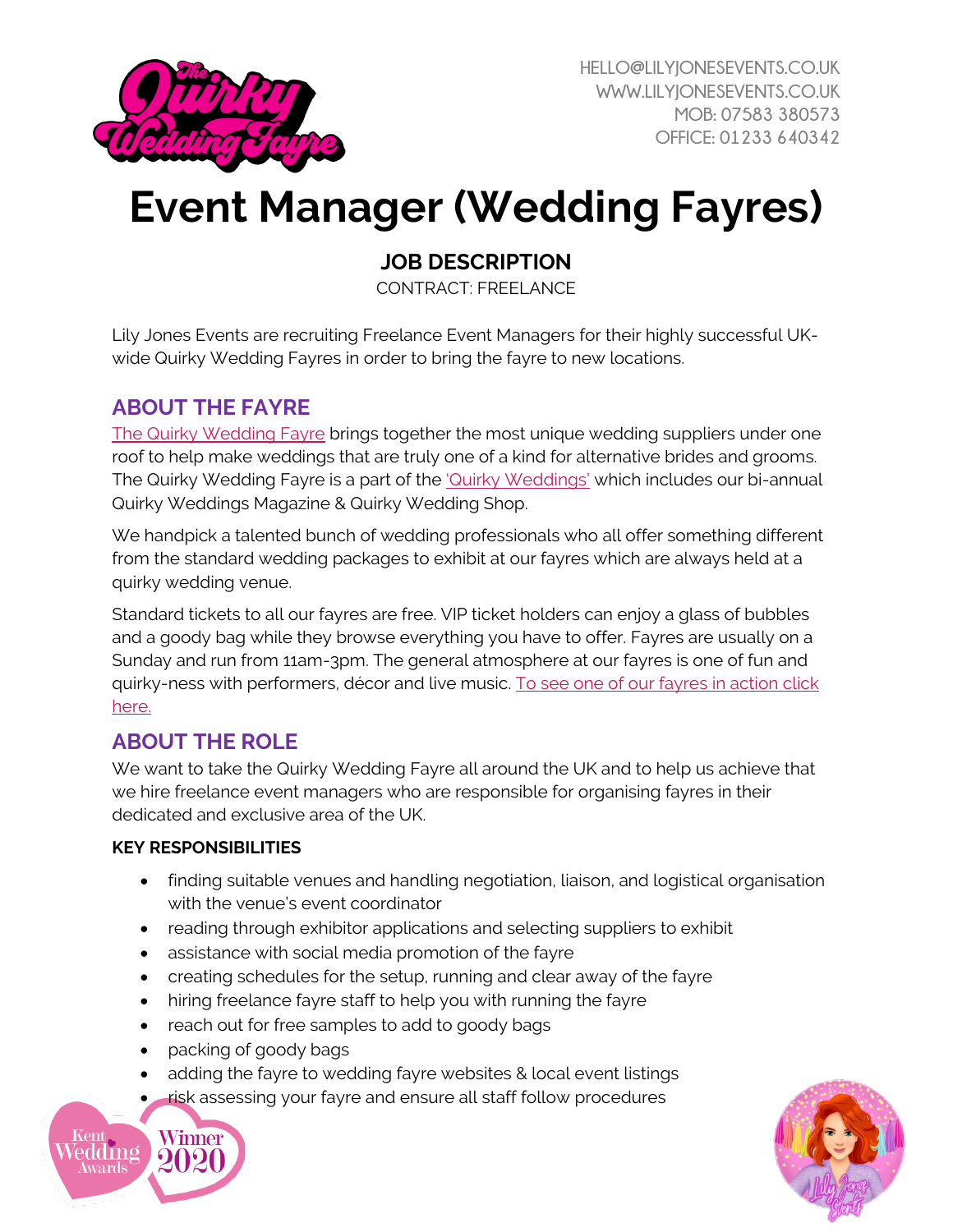

- creating floorplans for the exhibitors with appropriate space allocated
- on the day coordination of your fayre including set up and clear away
- finding and liaising with suitable sponsors for your fayre
- budget management
- making decisions on offering complimentary or discounted stands depending on what the exhibitor is offering
- being the first aider for all of your events
- picking a theme for your fayre and organising décor to fit
- additional opportunities within the brand such as creating your own editorial photoshoots or writing articles for the magazine.

#### **WHAT YOU WILL RECEIVE FROM US**

- personal email account @quirkyweddingfayre.co.uk
- your own designated area of the UK
- a full and extensive training session
- fully paid for food safety and hygiene for catering level 2 (online)
- fully paid for emergency first aid at work (EFAW) level 2 (online)
- any other training you feel you require (with prior agreement)
- handling and collating of all bookings of suppliers and tickets
- all marketing materials and artwork made for your fayre
- access to our social media account and help promoting your fayre
- all the merchandise items for goody bags sent to you to pack
- an event managers start up pack which includes: a first aid kit, 4x branded t-shirts, 4x high vis vests and a manager's lanyard
- a friendly and fun team to be a part of with help and assistance all the way. Although you are freelance and working remotely, organising your fayre is still very much a collaboration and we are all working as a team to bring it to life. You will be taking the on-the-ground local role
- an annual team building day for all event managers full of fun activities, networking & training
- access to purchase any extra branded items to make your fayre extra special
- we will purchase all of the items you need for your fayre including the hiring of furniture, refreshments/lunch for exhibitors, any room hire fees, social media adverts and other print adverts. Putting on a fayre does not cost you a penny although you will be responsible for managing your budget for your fayre.

#### **PAYMENT**

• 10-30% commission on all exhibitors booked for your fayres on a sliding scale depending on your sales targets.



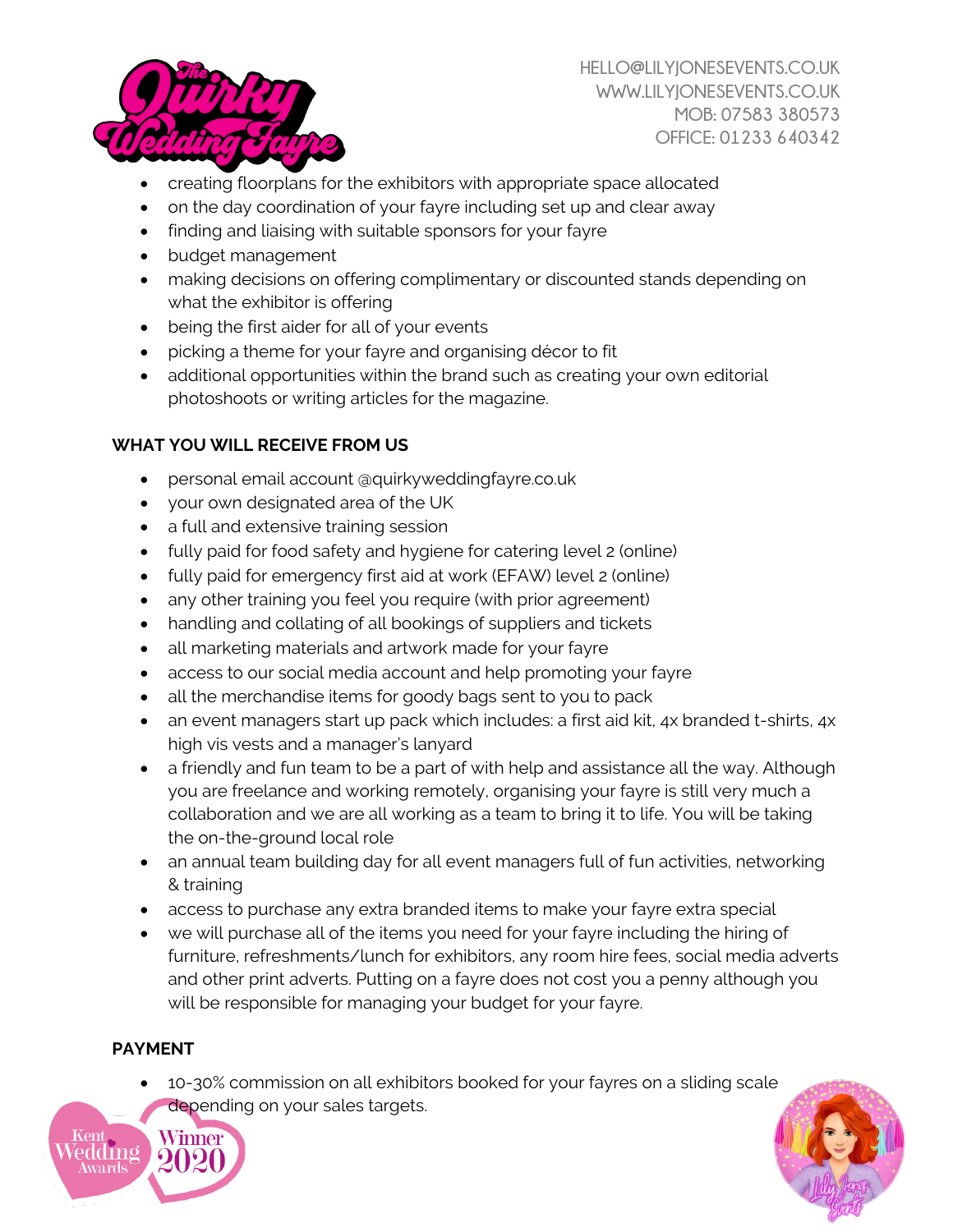

- opportunities to earn bonuses on each fayre
- paid in one lump sum via commission statement after each fayre

### **PERSON SPECIFICATION**

Event work is incredibly fast paced and demanding but also so rewarding. there are some essential and some desirable skills, knowledge and characteristics that we would require to perform this very important role. Please address how you have demonstrated these skills in your application.

#### **ESSENTIAL**

- registered as self-employed (or willing to register) with HMRC and have a UTR number. You (or your accountant) are responsible for completing your own tax return
- previous experience of organising events
- GCSE in English & Maths at grade C or above (or equivalent qualification)
- excellent organisational and time management skills
- excellent IT skills including using applications such as Word & Excel
- excellent problem-solving skills
- experience in using social media in a professional manner
- experience of working with budgets
- excellent ability to work well with and integrate into a team
- excellent written and communication skills, with the ability to effectively respond to emails ensuring essential information is included and conveyed in a professional manner
- well presented with excellent interpersonal skills
- possess confidence, patience, politeness, tact, and diplomacy, when dealing with difficult situations
- ablility to manage and prioritise your own workload
- access to a car as most wedding venues tend to be remote
- ability to run fayres on weekends
- able to remain calm in a busy and sometimes challenging environment, whilst handling competing demands
- access to a computer/laptop with internet access & phone to work from

#### **DESIRABLE**

- formal qualification in events management or hospitality at any level
- first aid qualification
- food hygiene qualification
- qualification or experience in a sales role and/or negotiation